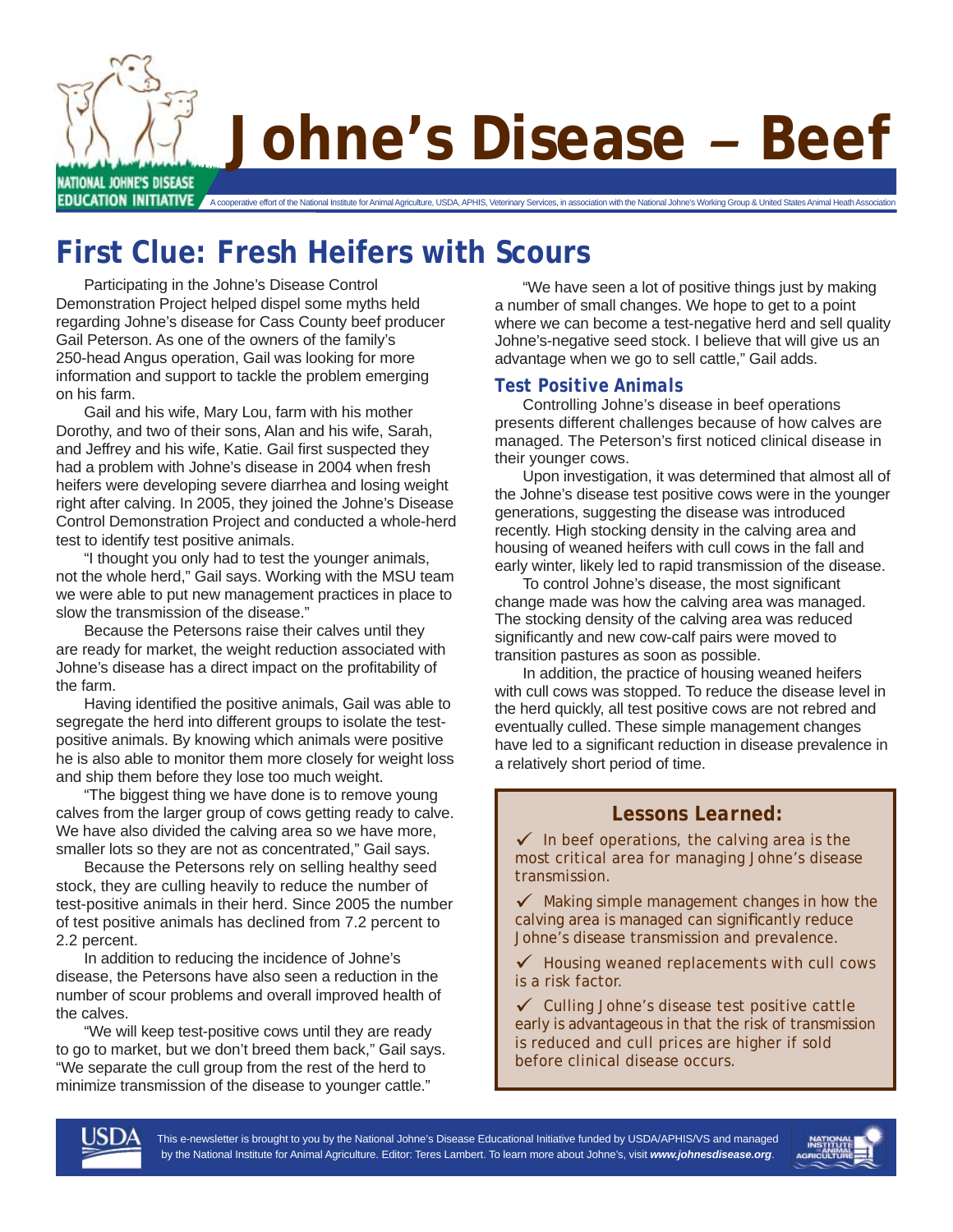## **Manure Management & Johne's Disease**

 How bovine producers manage forages can impact the spread/non-spread of *Mycobacterium avium* subsp. *paratuberculosis*, the organism that causes Johne's disease, reports Everett D. Thomas with the William H. Miner Agricultural Research Institute, Chazy, N.Y.

 Because ingestion of manure containing the *MAP* pathogen is the most common way animals become infected, Thomas stresses that manure application to forages "is a potential source of infection."

Here's Thomas' report:

 "Every effort must be made to prevent ingestion of manure by calves and young heifers.

 "Pastures should not be manured during the season the calves and heifers have access to them.

"*MAP* can live for at least six months under certain field conditions. However, *MAP* is quite susceptible to high pH, and there's evidence suggesting that lime application can kill the pathogen. Therefore, if soil analysis indicates a need for agricultural lime, it should be applied at or near the time you apply manure to pastures grazed by young stock.



*Thompson urges producers not allow calves to graze on pastures that were manured during the current growing season.*

#### *MAP survival on ensiled forages from fi elds top dressed with manure*

 "Two Japanese studies found 100% mortality of *MAP* in properly ensiled alfalfa that was inoculated with the pathogen. While these were laboratory studies with dried alfalfa that was reconstituted to typical silage moistures, the results are encouraging.

 "However, some *MAP* survived when alfalfa wasn't properly fermented due to high forage dry matter content: While there was 0% survival at both 25% and 40% DM, 13% of *MAP* survived at 55% DM. Since fermentation often isn't as good in the spoiled silage layer on top of the silo, this is one more reason to remove and discard this material.

"While it would be beneficial to have field-scale trials confirming that proper silage fermentation kills MAP, it appears that ensiled forages that were top dressed with manure can safely be fed to cows and older heifers providing these steps are taken:

**1.** Top dress manure as soon as possible following forage harvest to permit sufficient time for environmental conditions to reduce *MAP* levels. Both sunlight and drying have been found to kill *MAP*.

**2.** Use care in mowing and raking or combining windrows, to avoid contamination of forage with manure residues.

**3.** Use good ensiling techniques including proper dry matter content (generally 30%-40% DM), rapid filling, adequate packing, covering as soon as the silo is filled and use of a silage inoculant.

**4.** Allow sufficient time for complete fermentation before feeding the silage.

#### *MAP survival on forages top dressed with manure and harvested as dry hay*

 "Less is known about *MAP* survival on forages that are top dressed with manure and then harvested as dry hay.

 "While a 30-day interval between manure application and harvest should significantly reduce *MAP* numbers due to the combined effects of drying, sunlight and precipitation that washes some of the manure from plants, there's some question of *MAP* mortality in any manure adhering to the underside of leaves. Until more is known about this, it would be best to avoid feeding to calves and young heifers any dry hay that was top dressed with manure.

 "Obviously, the status of Johne's disease on a particular farm will play a significant role in the importance of following these guidelines."

| <b>Field Situation</b>  | <b>Animal Class</b>         | <b>Manure</b><br><b>Top Dress?</b> |
|-------------------------|-----------------------------|------------------------------------|
| <b>Pastures</b>         | Calves and<br>young heifers | <b>No</b>                          |
| <b>Pastures</b>         | Cows                        | Avoid                              |
| Dry hay                 | Calves and<br>young heifers | Avoid                              |
| Legume and grass silage | AII                         | <b>OK</b>                          |
| Summer annual silage    | AII                         | <b>OK</b>                          |
| Summer annual greenchop | AII                         | Avoid                              |

 Based on these studies, Thomas encourages bovine producers to follow these guidelines to protect calves and heifers:

• Dry hay from fields receiving livestock manure during the current growing season should not be fed to *(Continued on page 3)*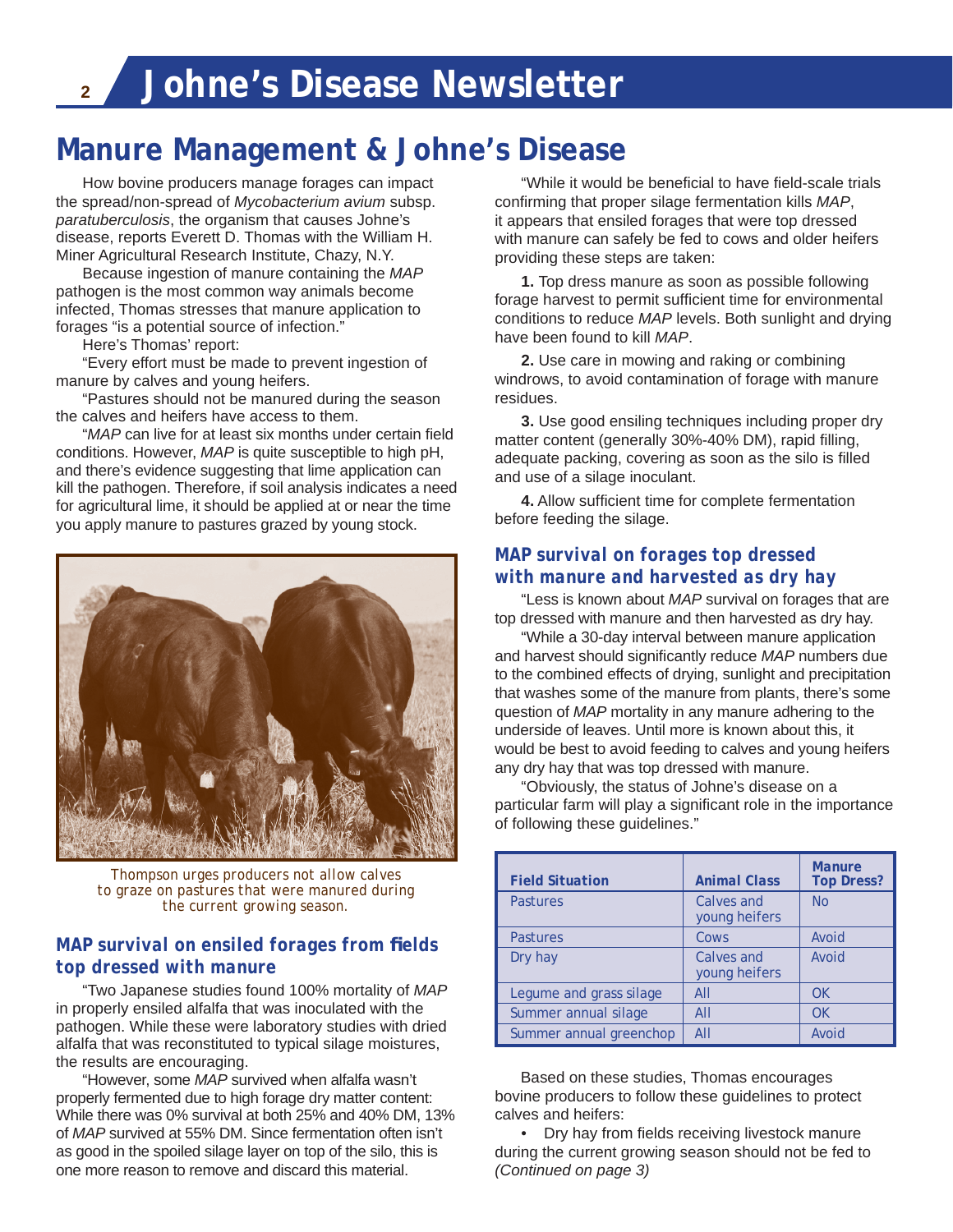#### *(Continued from page 2)*

calves or young heifers. This probably includes baleage since it's often ensiled at a higher DM, and this may result in lower acidity and higher pH. To be safe, don't feed any forage manured during the growing season, either hay or silage, to calves or young heifers.

 • Don't pasture calves (and avoid pasturing any bovine animals) on pastures or hay fields that were manured during the current growing season. If you want to manure this land, do so in the fall after the pasture season is over.

• If you manure hay crop fields harvested during that growing season, ensile the forage at dry matter levels that will encourage proper fermentation (generally 30-40 per cent DM) and confirm this by pH test. If at all possible, feed this silage to cows, not young heifers. The safest option is not to make any dry hay from fields manured during that growing season.

*Disclaimer:* Spreading any manure represents some level of risk of transmission if *MAP* is present.

## **Research Abstract:**  *Association between risk-assessment scores and individual-cow Johne's disease-test status over time on seven Michigan dairy herds* **Researchers: Pillars RB, Grooms DL, Gardiner JC, Kaneene JB.**

To evaluate the effectiveness of management practices implemented to control the spread of Johne's disease, a research team conducted a five-year observational study (January 2003 to December 2007) on seven Michigan dairy herds containing cows infected with *Mycobacterium avium* subsp. *paratuberculosis*. The Johne's disease incidence and prevalence was monitored in each herd annually by serum ELISA and/or fecal culture of all adult cows, and a Johne's disease control program was designed specifically for each herd based on the results of an initial risk-assessment.

 The risk-assessment was repeated annually and the control program was updated as needed. Herd riskassessment scores were used to measure compliance with the control program and create Johne's disease-risk profiles for individual cows raised on the farms.

The association between specific risk-assessment scores and the Johne's disease-test status of individual cows was evaluated using logistic regression. The researchers accounted for clustering of cows within herds using generalized estimating equations (GEE). Multivariable models were built with purposeful selection of risk factors assessed on univariable analyses.

 The dataset analyzed consisted of 3,707 cows raised on the respective farms, of which 616 were classified

as infected with *MAP* based on testing positive on fecal culture or serum ELISA. Of the cows that were not exposed to the control program, 20% were classified as infected while only 7% of cows that were exposed to the control program were infected. The final multivariable model consisted of two factors: exposure to adult cows other than dam at birth (OR=1.09, 95% CI: 1.06, 1.13), and feeding colostrum from one cow to multiple calves (OR=1.10, 95% CI: 1.09, 1.12).

 Based on this study, implementing practices that minimize the exposure of newborn calves to *MAP* being shed by infected adult cows should take priority. Prev Vet Med. 2011;98(1):10-8. Epub 2010 Oct 28.

**To learn more about Johne's disease prevention and control, please contact your state Designated Johne's Coordinator. A list of state DJCs is available online at**  *www.johnesdisease.org***.**

The following pages—*"Johne's Disease—Descriptive Guidelines for Scoring Risk Factors for Beef Herds"* have been adapted from the recently updated "How to Do Risk Assessments and Develop Management Plans for Johne's Disease," (Fourth Edition, 2011). Beef producers are encouraged to use this information to perform a risk assessment on their farm or ranch. The lower the score, the better. Risk factors receiving a "moderate" or "high" should serve as a signal for action a management change—that could help prevent/control Johne's disease in the herd.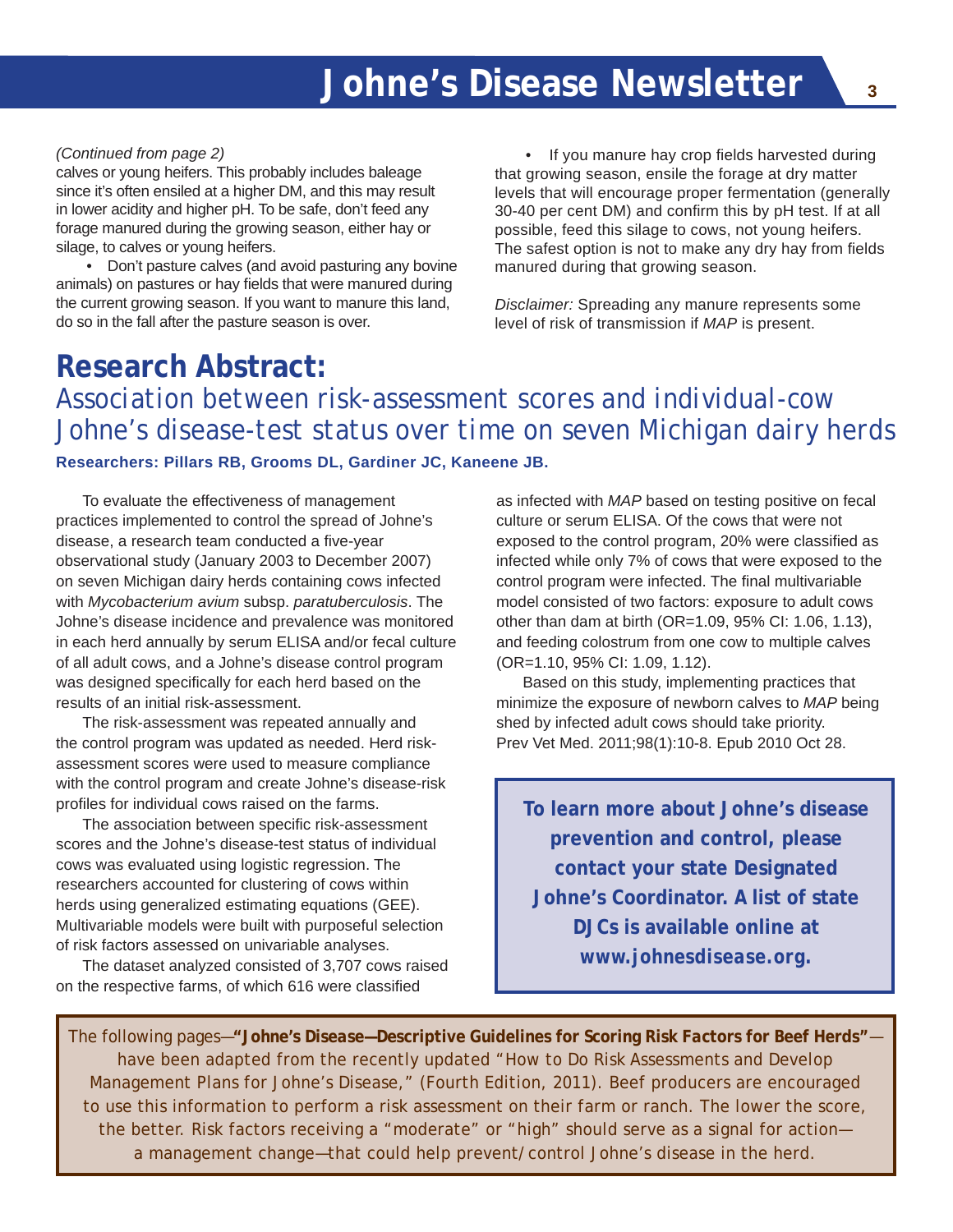### Johne's Disease-Descriptive Guidelines for Scoring Risk Factors for Beef Herds

(Adapted from "How to Do Rick Australiances and Develop Management Plans for Johnn's Disease - 2011 Edition")

| <b>Calving Area</b>                                                                         |                                                                                                                                           | Risk                     |                                |  |
|---------------------------------------------------------------------------------------------|-------------------------------------------------------------------------------------------------------------------------------------------|--------------------------|--------------------------------|--|
| <b>Risk Factors</b>                                                                         | <b>Scoring Guidelines</b><br>Level<br>Score                                                                                               |                          |                                |  |
| is the calimp area (corral or pasture)<br>used for more than one callering cow at a<br>fme? | Single pen use.<br>Calving area with moderate cow in calving areas.<br>Heavy component calendary area.                                    | lor<br>Moderate<br>High  | D-1<br>45<br>8-10              |  |
| Does manure build-up in the calving<br>area pose a risk for calf ingestion?                 | Area always clean and dry.<br>Fair to moderate manure visible.<br>Extensive manure contamination and build up.                            | Low<br>Moderate<br>High  | $0 - 1$<br>$4 - 8$<br>$8 - 10$ |  |
| Are the udders of calimg coms sciled.<br>with manue?                                        | 80% of udders are clean and dry.<br>Moderate amount on udders of 20% - 40% of coars.<br>Udders are manure covered on a majority of cours. | lor.<br>Moderate<br>High | D-1<br>46<br>Я-1П              |  |
| Are high-risk, Johne's disease clinical<br>animals and suspects in calving area?            | Almost never.<br>Low-risk suspects in calving area.<br>High-risk or Johne's disease clinicals are in calving<br>area.                     | Low<br>Moderate<br>High  | $0 - 1$<br>$4 - 8$<br>$8 - 10$ |  |

| <b>Nursing Calf Group</b>                                                         |                                                                                                                               | Risk                        |                                |
|-----------------------------------------------------------------------------------|-------------------------------------------------------------------------------------------------------------------------------|-----------------------------|--------------------------------|
| <b>Risk Factor</b>                                                                | <b>Scoring Guidelines</b>                                                                                                     | Level                       | Score                          |
| Are couricall pairs pastured with<br>Johne's disease clinical or suspect<br>edle? | Never or rarely.<br>Occurrent.<br>Frequently.                                                                                 | l sur l<br>Moderate<br>High | 0-1<br>$\overline{a}$<br>8-10  |
| Does manure build-up in the pasture<br>posing a risk for calf ingestion?          | Area always clean and dry.<br>Minimal visible manure to area about 50% manure-free.<br>50% to extensive manure contamination. | Low<br>Moderate<br>High     | $0 - 1$<br>$4-6$<br>$8 - 10$   |
| Can call's water be contaminated with<br>cow / bull manure any fine?              | Never to ranely.<br>Occasionally from a fear sources.<br>Frequently from many sources.                                        | lor.<br>Moderate<br>High    | 0-1<br>$\overline{a}$<br>9-10  |
| Can calf's feed be contaminated with<br>cow / bull manure at any time?            | Never to rarely.<br>Occasionally.<br>Frequently or always.                                                                    | Low<br>Moderate<br>High     | $0 - 1$<br>$4 - 6$<br>$8 - 10$ |
| Are sick calves kept with crivear sick<br>ass:2                                   | Almost never.<br>Sick call pen adjacent to sick cow pen.<br>Sick calves are permed with sick cows.                            | lor.<br>Moderate<br>High    | 0-1<br>46.<br>8-10             |

| <b>Weaned Calves Group</b>                                                             |                                                                                        | Risk                      |                             |  |
|----------------------------------------------------------------------------------------|----------------------------------------------------------------------------------------|---------------------------|-----------------------------|--|
| <b>Risk Factor</b>                                                                     | <b>Scoring Guidelines</b><br>Level                                                     |                           |                             |  |
| Do weared calves have contact with<br>mature cattle or the manure of mature i<br>edle? | Never to rarely.<br>Occasionally from a fear sources.<br>Frequently from many sources. | lar.<br>Moderate<br>High  | D-1<br>34<br>87             |  |
| Is it possible for manure from mature<br>cattle to contaminate the feed?               | Never to rarely.<br>Occasionally from a few sources.<br>Frequently from many sources.  | Low<br>Moderate<br>High   | $0 - 1$<br>$3-4$<br>$6 - 7$ |  |
| is it possible for manure from makine<br>sable to contaminate vader sources?           | Never to rarely.<br>Occasionally from a fear sources.<br>Frequently from many sources. | log .<br>Moderate<br>High | 0-1<br>34<br>87             |  |
| Do heifers or young bulls share pasture<br>with mature cattle?                         | Never to rarely.<br>Occasionally.<br>Frequently or always.                             | Low<br>Moderate<br>High   | $0 - 1$<br>$3-4$<br>$6 - 7$ |  |
| is manure spread on forage then fed to<br>heiters or young bulls?                      | Never to ranely.<br>Occasionaly.<br>Frequently or always.                              | lor.<br>Moderate<br>High  | 0-1<br>34<br>87             |  |